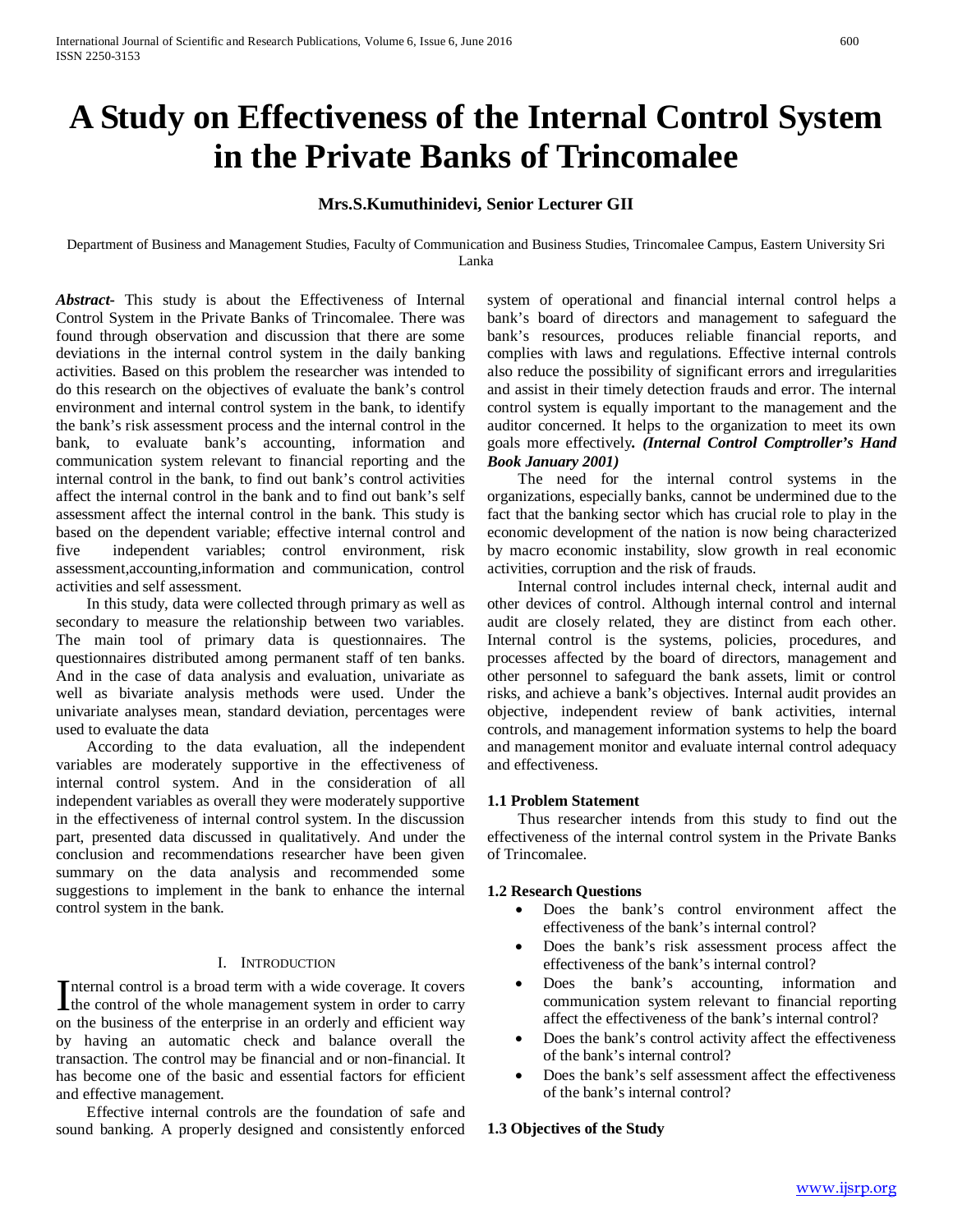- To evaluate the bank's control environment and internal control system in the bank.
- To identify the bank's risk assessment process and the internal control in the bank.
- To evaluate bank's accounting, information and communication system relevant to financial reporting and the internal control in the bank.
- To find out bank's control activities affect the internal control in the bank.
- To find out bank's self assessment affect the internal control in the bank.

# **1.4 Significance of the Study**

 System of Internal control is very important factor affecting the effective and efficient working condition in the bank. A successful internal control system can reach its goals. This study,

- Will identify the failures over the internal control system and it will help to management to overcome the deficiencies.
- The system of Internal control prevailing in the bank.
- This will provide suggestions and recommendations success the internal control system.

# **1.5 Assumptions of the study**

- There is no change in the internal control systems within the study period.
- There is no change in the banking policies within the study period.

# **1.6 Limitations of the study**

- This study will be conducted within a limited geographical area.
- The confidentiality of the bank to provide relevant data is high.

# II. LITERATURE REVIEW

# **What is Internal Control?**

 Internal Control implies the whole system of control employed by the management in order to carry on the business of the enterprise in an orderly and efficient way by having an automatic check and balance overall the transactions. It includes internal check, internal audit and other devices of control. Internal control system assures the management that the information it receives is both reliable and accurate. The system also helps to ensure that assets are secure and management policy is being followed properly. Its efficient working not only guarantees management as to the reliability of accounting information, independent auditors also rely on system of internal control in determining the timing,nature,and extent of the audit work.*(R***avinder** *Kumar, Virender Sharma, 2005)* 

 As part of its on-going efforts to address bank supervisory issues and enhance supervision through guidance that encourages sound risk management practices, the Basle Committee on Banking Supervision is issuing framework for the evaluation of internal control systems. A system of effective internal controls is a critical component of bank management and a foundation for the safe and sound operation of banking organizations.

A system of strong internal controls can help to ensure that the goals and objectives of a banking organization meets, that the bank achieves long-term profitability targets, and maintain reliable financial and managerial reporting. Such a system can also help to ensure that the bank complies with laws and regulations as well as policies, plans, internal rules and procedures, and decrease the risk of unexpected losses or damage to the bank's reputation*. (Basle Committee for banking supervision, September 1998)*

 Internal control is a company's system, defined and implemented under its responsibility.

 It comprises a set of resources, patterns of conduct, procedures and actions adapted to the individual characteristics of each company which contributes to the control over its activities, to the efficiency of its operations and to the efficient utilization of its resources, and enables it to take into consideration, in an appropriate manner, all major risks, be they operational, financial or compliance. The system more particularly designed to ensure that:

a) Laws and regulations are complied with

 b) The instructions and directional guidelines fixed by Executive Management or the Management Board are applied.

 c) The bank's internal processes are functioning correctly, particularly those implicating the security of its assets.

d) Financial information are reliable.

 Internal control is therefore not limited to a set of procedures it simply to accounting and financial processes. It embrace all of the initiatives taken by the executive bodies or by management, such as defining company strategy, fixing objectives, and management decisions, and dealing with the risks or monitoring performance.*[Internal control reference, AMF 2004]*

# **Distinction among Internal Audit, Internal Check and Internal Control**

 The expressions internal audit, internal check and internal control can be differentiated from one another in the following manner.

- 1) **Internal Audit**-It is an independent appraisal activity within an organization to review the operations and records as to service for management and is done by specially assigned staff.
- 2) **Internal Check**-It means a system under which the work relating to carrying out and recording of transactions is arranged in such a manner that the work of one staff member is automatically checked by another. Thus under this system possibilities of fraud and error or irregularities are minimized, if not completely eliminated.
- 3) **Internal Control** –By internal control, it means not only internal check and internal audit but the whole system of controls-financial and otherwise, established by the management in the conduct of a business in an orderly manner, safeguard its assets and maintain the accuracy and reliability of its operations and records. Thus it is apparent that internal control expression is used in a wide sense and includes internal check and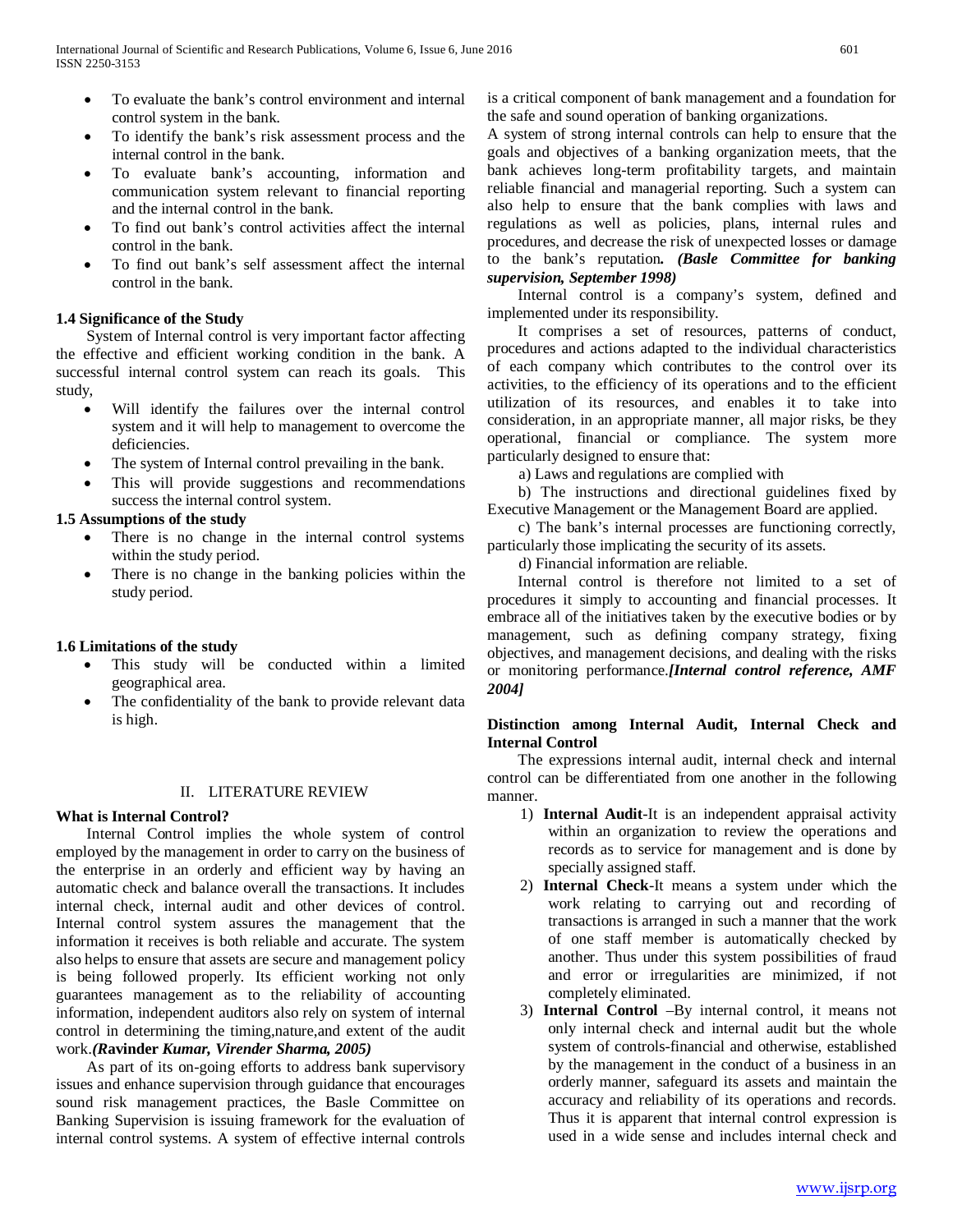internal audit besides other forms of control*.(Ravinder Kumar, Virender Sharma 2005)*

### **Objectives of Internal Control**

 Internal control is a process affected by the board of directors, senior management and all levels of personnel. It is not solely a procedure or policy that is performed at a certain point in time, but rather it is continually operating at all levels within the bank. The board of directors and senior management are responsible for establishing the appropriate culture to facilitate an effective internal control process and for monitoring its effectiveness on an ongoing basis; however, each individual within an organization must participate in the process. The main objectives of the internal control process can be categorized as follows,

 1. Efficiency and effectiveness of activities (performance objectives)

 2. Reliability, completeness and timeliness of financial and management information

(Information objectives) and

 3. Compliance with applicable laws and regulations (compliance objectives).

 **Performance objectives** for internal controls pertain to the effectiveness and efficiency of the bank in using its assets and other resources and protecting the bank from loss. The internal control process seeks to ensure that personnel throughout the organization are working to achieve its goals with efficiency and integrity, without unintended or excessive cost or placing other interests (such as an employee's, vendor's or customer's interest) before those of the bank.

 **Information objectives** address the preparation of timely, reliable, relevant reports needed for decision-making within the banking organization. They also address the need for reliable annual accounts, other financial statements and other financialrelated disclosures and reports to shareholders, supervisors, and other external parties. The information received by management, the board of directors, shareholders and supervisors should be of sufficient quality and integrity that recipients can rely on the information in making decisions. The term reliable, as it relates to financial statements, refers to the preparation of statements that are presented fairly and based on comprehensive and welldefined accounting principles and rules. *(Basle Committee for banking supervision, September 1998)*

 The reliability of financial information can only be obtained through the implementation of internal control procedures which are capable of faithfully recording all the operations performed by the bank. The quality of this internal control system can be targeted by means of: segregation of duties, enabling a clear distinction to be made between recording duties, operational duties and retention duties; function descriptions which should enable the origins of the information prepared to be identified, together with its recipients; an accounting internal control system enabling to check that the operations have been performed in accordance with general and specific instructions, and that they have been accounted for so as to produce financial information which complies with generally accepted accounting principles.

**Compliance objectives** ensure that all banking business complies with applicable laws and regulations, supervisory requirements, and the organization's policies and procedures. This objective must be met in order to protect the bank's franchise and reputation. *. (Basle Committee for banking supervision, September 1998)*

 This refers to the laws and regulations to which the bank is subject. The laws and regulations in force determine the behavioral standards that the company incorporates into its compliance objectives. Given the large number of areas that exist (company law, commercial law, security, environment, social, etc.), the bank. Bank needs to be structured in such a way so that bank is aware of the various rules that applied. *[Internal control reference, AMF 2004]*

#### **Advantages of Internal Control System**

 The existence of an efficient system of internal control can be of great help to the management as well as to the auditor because it offers the following advantages,

- 1. Assures a high degree of accuracy and reliability of all the financial and operating information management receives.
- 2. Minimizes occurrence frauds and errors or any other irregularity, if not eliminates completely.
- 3. Safeguard assets against any misuse.
- 4. Promotes operational efficiency and prevent wastages.
- 5. Judges operating efficiency and highlights weaknesses.
- 6. Above all encourages adherence to the established managerial policies.

# **Forms of Internal Control**

 The definition of internal control given by the American Institute of Certified Public Accountants (AICPA), mentioned earlier, indicates that internal control goes beyond the accounting functions of the organization and incorporates both accounting and administrative controls.

- **i. Accounting Controls**-According to the first part of the said definition, accounting control concerns the controls related to the accounting system that is checking transactions as per the prescribed procedures and safeguarding the assets. Accounting control comprises the followings;
	- a. Budgeting Control.
	- b. Standard control and deviation analysis.
	- c. Internal check.
	- d. Internal Audit.
	- e. Bank reconciliation.
	- f. Self-balancing ledgers etc.
- **ii. Administrative Control**-The last phrase of the definition "Operational efficiency and encourage adherence to prescribe managerial policies", indicates towards Administrative Control. Administrative Control comprises the following;
	- a. Time Studies.
	- b. Motion Studies.
	- c. Quality Control.
	- d.Performance Appraisal.
	- e. Statistical Analysis etc.

**Requisites/Principles of Good Internal Control**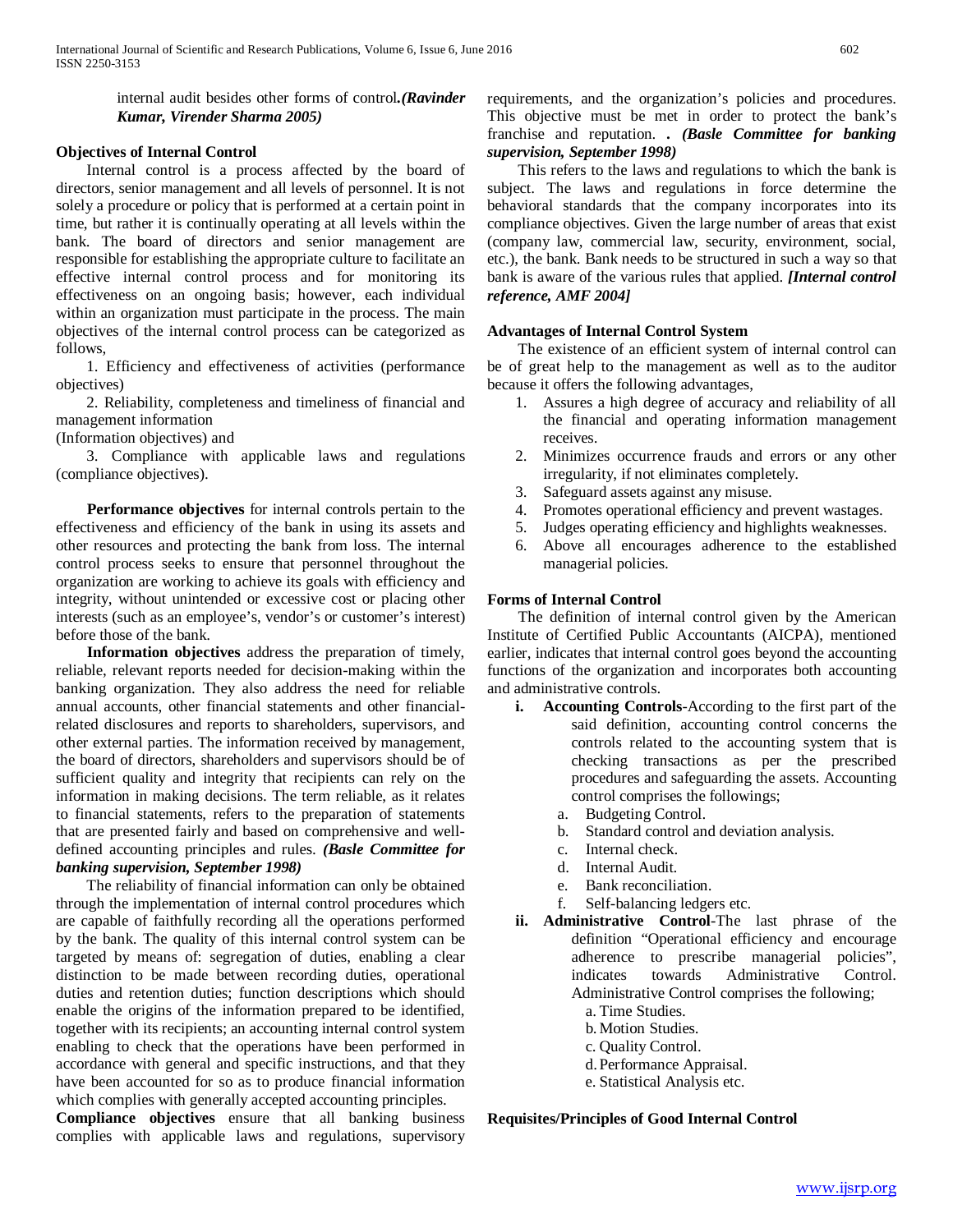- I. A well-designed accounting system should be in operation. Financial and accounting operations must be separated, that is, handling of cash and the recording of the movement thereof should be done by different persons.
- II. Responsibility for the performance of the job must be clearly stated so that there remains no room for doubt or confusion subsequently. To achieve this clear-cut and well-conceived organization structure should be established.
- III. Too much confidence should not be pinned in one individual. Nearly all frauds are committed by 'trusted' officials are employees. It is interesting to note that frauds have acquired owing to their being trusted.
- IV. Rotation principle relating to transfer of an employee from one job to another should be the inflexible guiding rule. This is effective safeguard against collusion and is recognized as an important canon of sound organization.
- V. Mechanization of the work wherever feasible and practicable, should be resorted to. Mechanical devices such as cash register, recording time clocks, calculation machines, etc should be introduced.
- VI. The work should be so arranged that work done by one employee could be promptly checked by another independent employee such continuous and constant checking stimulates moral control and also the error and the frauds cannot go undetected.
- VII. The arrangement of the work should be in such a manner that written record of the role played by each employee should be maintained and the work should pass through several hands in a well-defined manner.
- VIII. Clear and well-defined rules should be laid down and practically followed relating to dealing of the cash, ordering, receiving and issuing goods etc.Instructions should be in writing in the form of accounting manuals.
- IX. Employees must be in bond so that the tempted employee will be deterred from committing fraud and employer being protected.
- X. Although not a substitute for protective financial internal control, yet existence of an efficient internal auditing staff is an important element of an effective internal control system. .*(R***avinder** *Kumar, Virender Sharma, 2005)*

# **The Components of Internal Control System**

 The internal control system consists of five closely related components. Although these components apply to all companies, the way they are implemented will vary depending on the size and the business sector of companies. They are; control environment, risk assessment, control activities, information and communication, monitoring of controls. *[Internal control reference, AMF 2004]*

 **Control environment**-This element is the underlying foundation for all of the other elements of an internal control system. The control environment is indicative of the overall awareness of both a bank's board and management - and their attitude as well - in assigning an adequate level of importance to the control activities. The control environment reflects the overall contributions by a bank's board and management towards the necessary discipline and the appropriate structure for ensuring proper internal controls over a bank's operations. The essential components of an effective control environment include.

- i. Personnel integrity and ethical values.
- ii. Dedication to staff competence and skill enhancement.
- iii. Participation of Board Members and Board Committees.
- iv. Positive influence of Management's commitment.
- v. Organizational structure that enables the management of the bank.
- vi. Authority and responsibility that is clearly defined.
- vii. Effective policies and practices for human resources*(A Guide for Directors and Managers of Liberian Banks, March 2005)*

 An organization comprising a clear definition of responsibilities, with suitable resources and competencies and supported by appropriate information systems, procedures or operating methods, tools and practices. The implementation of an internal control system must be based on fundamental principles but also on:

- i. **a suitable organization** which provides the framework in which the activities implicit in meeting the objectives are planned, carried out, followed up and controlled;
- ii. **Clearly defined responsibilities and powers** which are granted to the right people depending on the bank's objectives. Bank can be formalized and communicated by means of task or job descriptions, operating and functional line organization charts, delegation of powers, and should respect the principle of the
- iii. **a human resource management policy** which should enable people to be recruited with the appropriate knowledge and competencies required to carry out responsibility and to meet the current and future objectives of the company;
- iv. **Operating procedures or methods** which specify the way I which an action or process should be carried out (objectives to be achieved within a given time frame, defintion of function and operating/reporting lines, policy framework, decision- making and assessment tools, control frequency, person responsible for the control,..) regardless of their format and type of support aid.
- v. **Tools or work facilities** (office automation, IT) which are adapted to everyone's needs and which every user should be suitably trained.
- vi. **Practice** which are commonly accepted within the company.*[internal control reference AMF 2004]*

 **Risk assessment** is the umbrella term for the process and methodology by which a bank's board and management identify and analyze the various kinds of risk that might prevent a bank from realizing its budgetary objectives. Risk assessment is intended to assist in determining exactly what kinds of risks are present, how to manage those risks identified and what kinds of controls are needed to be established. Risks are not a static phenomenon but arise and change because of a number of factors, as: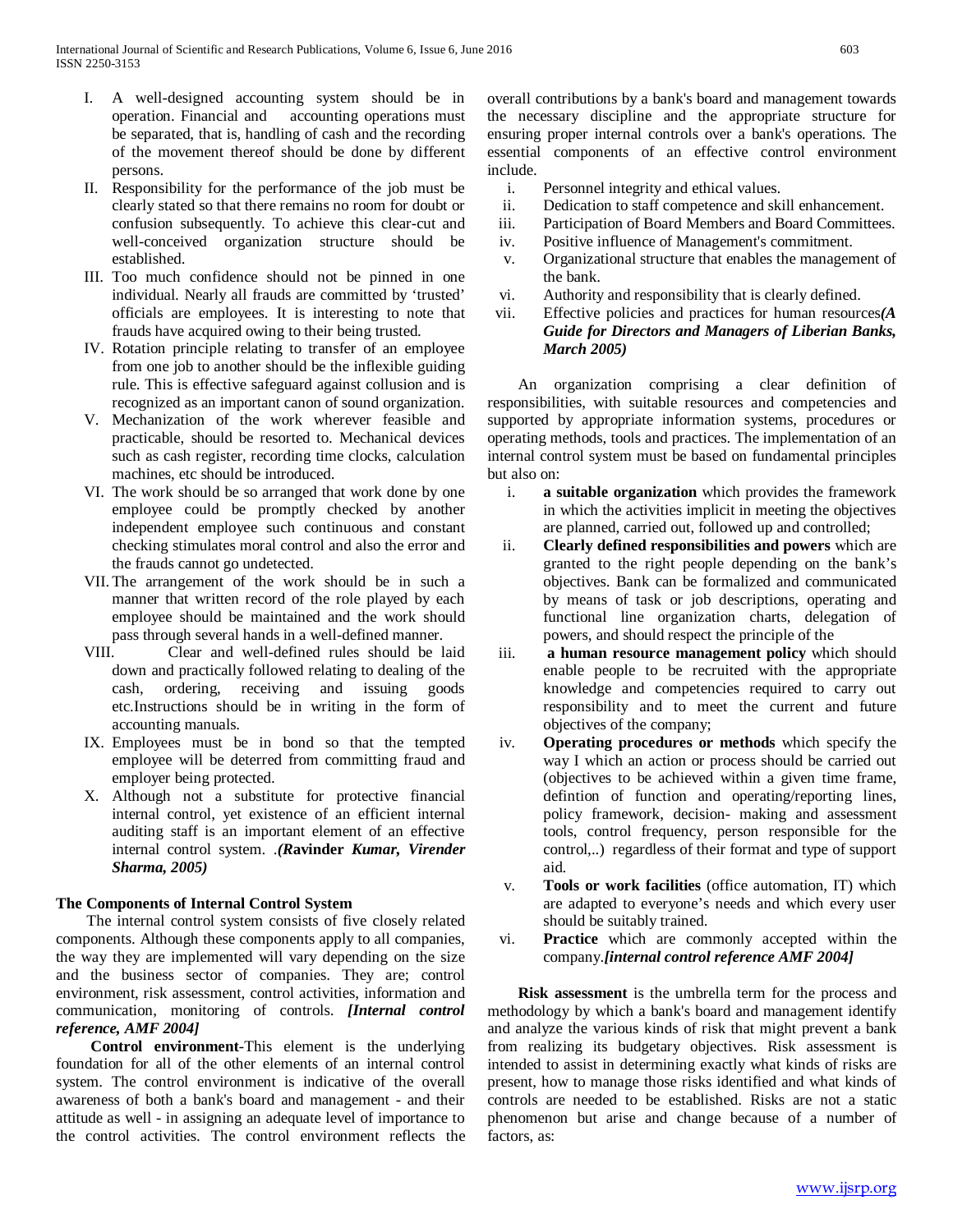International Journal of Scientific and Research Publications, Volume 6, Issue 6, June 2016 604 ISSN 2250-3153

• A change in a bank's operating environment.

• A change in staffing, either through reassignments or new employees.

• A new or a revised information system.

• A change in a bank's growth pattern and / or rate.

• An introduction of new technology.

• An introduction of new or expanded business lines, products or activities.

• A merger or other corporate restructuring.

• A change in accounting requirements. *(A Guide for Directors and Managers of Liberian Banks, March 2005)*

 A system for identifying and analyzing the main identifiable risks in relation to the company's objectives and for ensuring that procedures exist for managing those risks. Given the everchanging environment and regulatory context, bank's implement methods to identify, analyze and manage the risks, both internal and external, with which may be confronted and which could reduce the likelihood of meeting business objectives.

- **i.** Risk identification The bank identifies the main identifiable risks, both internal and external, which could have an impact on the likelihood of it meeting the objectives it has fixed for bank. This identification process, which is on-going, should cover those risks which could have a significant impact on its situation.
- **ii. Risk analysis** This involves taking into consideration the likelihood of the risks occurring and their potential seriousness, as well as considering the environment and existing control measures.
- **iii. Risk management procedures** Executive Management or the Management Board, supported by a risk management function, if there is one, should define risk management procedures. *[internal control-internal control reference AMF 2004]*

 **Control Activities** Control activities are all of the policies and procedures that have been instituted by the bank to direct bank staff in carrying out the directives of both board and management. All of these activities help the board and management control risks that could adversely affect the bank's operations and results. The policies that direct these control activities should also provide that the bank personnel who are responsible for these control activities do not evaluate their own work in these areas. Control activities are engaged in at various levels within the bank's organizational structure which include,

- i. *Operational Performance*  Control activities in this area include the review of risk in the actual financial performance compared against the budgeted forecasts. Any significant variances are then analyzed to determine whether any specific bank activity should be revised.
- ii. *Information Processing*  Control activities in this area include the verification of the accuracy and completeness of bank transactions to determine whether they had been properly authorized. Control activities in the information area are broadly measured through two approaches general controls and application controls. General controls are oversight over data center operations, including mainframes and servers, and

system software procurement, maintenance and access. Application controls are the oversight for the programs that the bank utilizes to process and monitor transactions.

- *iii. Physical Controls*  Control activities in this area generally refer to the physical
- *iv. Segregation of Duties*  Control activities in this area refer to the assignment of the various duties involved in a transaction, or any bank activity, to different persons. This approach is intended to prevent a bank employee from being in a position to effect and conceal an irregular or illegal activity in the course of that person's normal duties.*(A Guide for Directors and Managers of Liberian Banks, March 2005)*

 Control activities proportionate to the implications of each individual process and designed to ensure that the appropriate measures are taken in order to control the risks that could affect the bank's ability to achieve its objectives.

 Control activities can be found everywhere in the organization, at every level, and in every function, whether controls focusing on prevention or detection, manual or computerized controls, or controls by virtue of the reporting structure.

 In any event, control activities are determined in the light of the nature of the objectives with which controls are associated and are proportionate to the implications of each process. In this context, particular attention should be paid to the controls over the processes involved in designing and running information systems.*[Internal control reference, AMF 2004]*

 **Information and Communication**-capture and impart pertinent and timely information in a form that enables the board, management, and employees to carry out their responsibilities. Accounting systems are the methods and records that identify, assemble, analyze, classify, record, and report a bank's transactions. Information and communication systems enable all personnel to understand their roles in the control system, how their roles relate to others, and their accountability. Information systems produce reports on operations, finance, and compliance that enable management and the board to run the bank. *(Internal control Comptroller's Handbook, January 2001)*

 Information systems which are adapted to the current objectives of the organization and designed to be able to respond to its future objectives. The IT systems on which these information systems depend must be effectively protected, both in terms of physical and logical security, thereby ensuring that there is no loss of the information stored. Bank operational continuity is guaranteed by back-up procedures. The information on the analyses, the programming and processing functionalities must be documented. *[Internal control reference, AMF 2004]*

The following processes must be used to control the components of the accounting information production tool:

- a. The use of computerized accounting systems calls for a clear and formalized organizational structure, and measures to ensure the physical security of computer systems and data integrity;
- b. Information systems have been developed to meet requirements with regard to the security, reliability,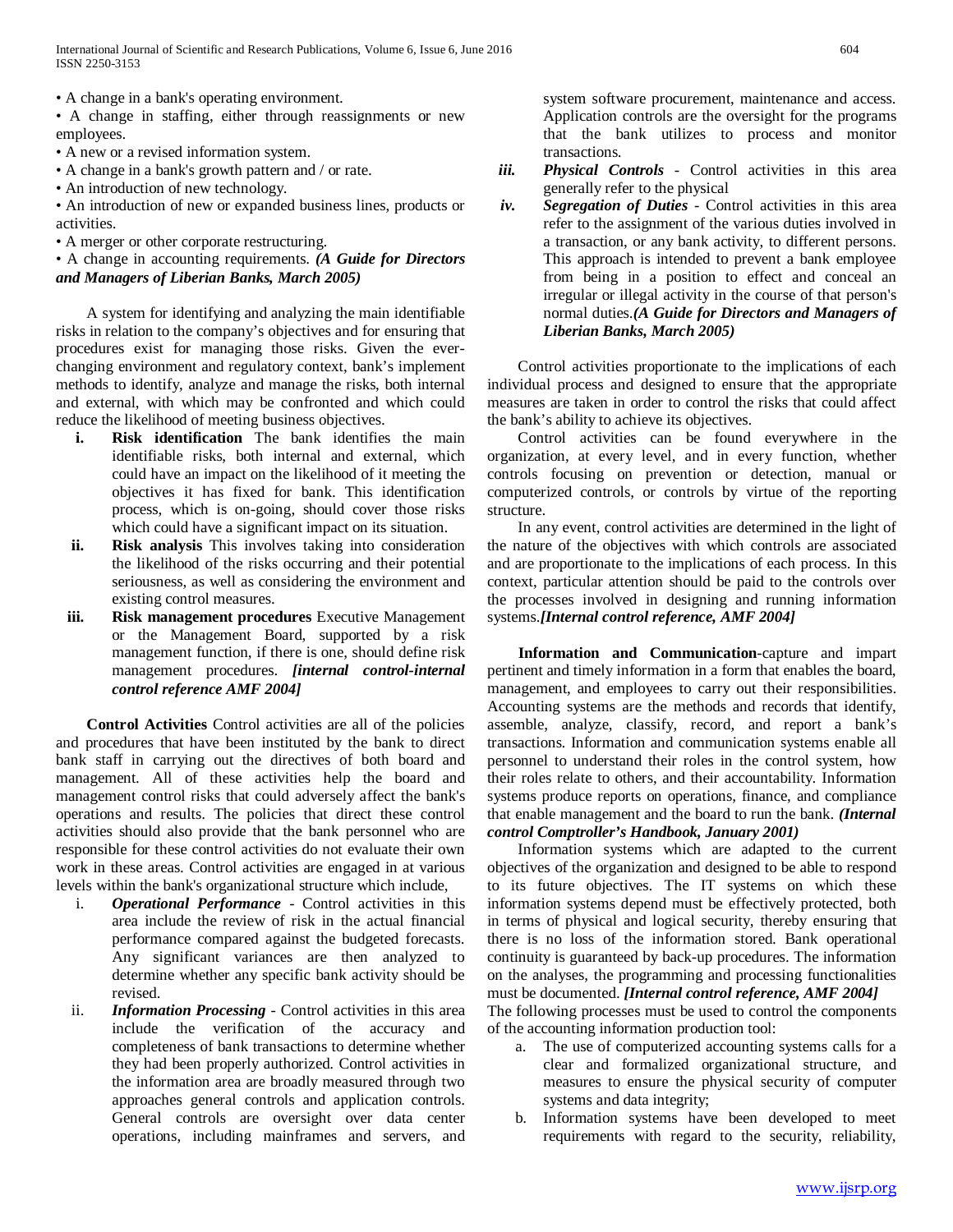availability and relevance of accounting and financial information;

- c. Overall information system organization and operations must be governed by specific rules on system access, validation of processing, cut-off procedures, record keeping and verification;
- d. Procedures and controls must be established for quality assurance and operational security, for maintenance and development (or parameterization) of accounting and management systems5,along with other systems that provide data directly or indirectly to accounting and management systems;
- e. Critical information system controls must be established (preventing duplicate entries, thresholds for entries, limited access for critical transactions, automated reconciliations, etc.);
- f. The company must be capable of meeting the specific requirements of the tax authorities:
	- i. Storage of data processed by computer applications that prepare accounting records or substantiate transactions recorded in the documents filed with the tax administration;
	- ii. Documentation: Data and file management rules implemented by computer programs that contribute to the determination of book income, taxable income and tax returns must be described;

 In this case, management systems that contributes to the preparation and processing of published accounting and financial information. The in-house dissemination of relevant and reliable information, the awareness of which enables everyone to exercise their responsibilities. The company should employ processes which ensure that all relevant and reliable information is communicated in a timely manner to all relevant players within the company, thereby enabling them to exercise their responsibilities.*[Internal control reference AMF, 2004*]

 **Monitoring**-Self-assessment or monitoring is intended to provide an oversight function in assessing the performance of the bank's control systems. Bank directors and management constantly review internal controls for their proper functioning and for modifications to the internal control systems when deemed necessary. Self-assessment is only one approach to a basic review of these internal control activities; however, selfassessment cannot the only approach to assessment of the effectiveness of a bank's internal control systems. Internal and external audits provide a more independent approach to the assessment of the bank's internal control function. Supervisory examinations additionally provide another layer of assessment of these controls. *(A Guide for Directors and Managers of Liberian Banks, March 2005)*

 On-going monitoring of the internal control system together with a regular review of the way it is operating. As for any system, the internal control system requires on-going monitoring. The aim is to check its relevance and appropriateness to the bank's objectives implemented by management and steered by the Executive Management or the Management Board. This monitoring principally comprises the analysis of the main incidents that have been recorded, the result of the controls performed, together with the work carried out by the internal audit team, when there is one. This monitoring also takes in to consideration the observations made by the statutory auditors and by regulatory oversight bodies. Another useful complement to the monitoring tools can be to keep an active watch on internal control best practices. Monitoring, together with the best practices watch, culminate, where required, in the implementation of corrective actions and adjustments to the internal control system.

 The objectives of the monitoring processes for the accounting and financial reporting structure are to define and implement accounting policies and to manage resources and constraints in order to meet senior management s objectives. Monitoring of the accounting and financial reporting structure is based on the principles and key analytical points discussed in detail below. This monitoring is the task of the Accounts and Financial Reporting Departments, as well as senior management.

# *[Internal control reference AMF, 2004*]

 These five components are linked together, thus forming an integrated system that can react dynamically to changing conditions. The internal control system is intertwined with the organizations operating activities, and is most effective when controls are built in to the organizations infrastructure, becoming part of the very essence of the organization.*[American Institute Committee of Public Accountants (AICPA), 2005]*

# **What Internal Control Cannot Do**

 As important as internal control structure is to an organizational effective system is not a guarantee that the organization is successful. An effective internal control structure keeps the right people informed about the organization's progress (or lack of progress) in achieving its objectives, but it cannot turn a poor manager in to a good one. Internal control cannot ensure success, or even survival.

Internal control is not an absolute assurance to management and the board about he organization's achievement of its objectives. It can only provide reasonable assurance, due to limitations inherent in all internal control systems. For example, breakdown in the internal control structure can occur due to simple error or mistake, as well as faulty judgments that could be made at any level of management. In addition, controls can be circumvented by collusion or by management override. Finally; the design of the internal control system is a function of the resources available, meaning that there must be a cost-benefit analysis I the design of the system.

# **Roles and Responsibility**

 Everyone in the organization has some role to play in the organization's internal control system

 **Chief Executive Officer (CEO)-**the CEO has ultimate responsibility and ownership of the internal control system. The individual in this role sets the tone at the top that affects the integrity and ethics and other factors that create the positive control environment needed for the internal control system to thrive. Aside from setting the tone at the top, much of the day-today operation of the control system is delegated to other senior managers in the company, under the leadership of CEO.

 **Chief financial officer (CFO)-**Much of the internal control structure flows through the accounting and finance area of the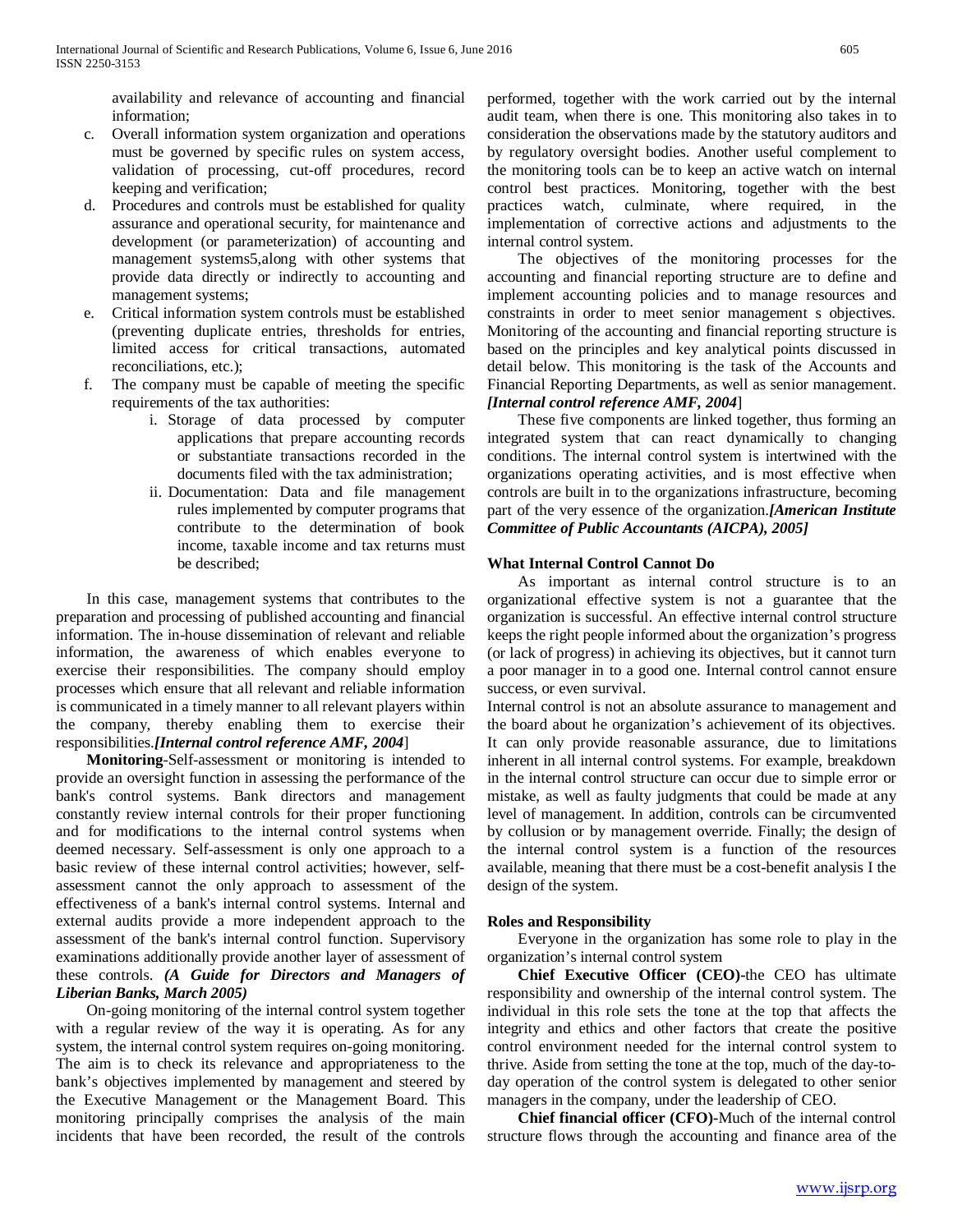organization under the leadership of the CFO.In particular, controls over financial reporting fall within the domain of the chief financial officer. The audit committee should use interactions with the CFO, and others, as a basis for their comfort level on the internal control over financial reporting.

 **Controller/director of accounting or finance**-Much of the basics of the control system comes under the domain of this position. It is key that the controller understands the need for the internal control system, is committed to the system, and communicates the importance of the system to all people in the accounting organization. Further, the controller must demonstrate respect for the system though his or her actions.

 **Internal audit-**The main role for the internal audit team is to evaluate the effectiveness of the internal control system and contribute to its ongoing effectiveness. With the internal audit team reporting directly to the audit committee of the board of directors and/or the most senior levels of management, it is often this function that plays a significant role in monitoring the internal control system. It is important to note that many not-forprofits are not large enough to employ an internal audit team. Each organization should assess the need for this team, and employ one as necessary.

 **Board of director/audit committee-**A strong, active board is necessary. This is particularly important when the organization is controlled by an executive or management team with tight reins over the organization and the people within the organization. The board should recognize that its scope of oversight of the internal control system applies to all the three major areas of control: over operations, over compliance with laws and regulations, and over financial reporting. The audit committee is the board's first line of defense with respect to the system of internal control over financial reporting.

 It is important to realize that both the design and compliance with the internal control system so important. The audit committee should be tuned-in to the tone- at-the-top of the organization as the first indicator of the functioning of the internal control system.

 In addition, audit committees should realized that the system of internal control should be scaled too the organization. Some organization will be so small, for example, that they will not be able to have appropriate segregation of duties. The message here is that the lack of segregation of duties is not automatically a material weakness, or even a reportable condition, depending on the compensating controls that are in place.

 For example, suppose an organization's accounting department is so small that it is not possible to segregate duties between the person who does the accounts payable and the person who reconciles the bank statements. In this case, it is one and the same person, so the implication is that there are no checks and balances on the accounts payable person, who could be writing checks to a personal account, then passing on them during the bank reconciliation process (that is there is no one to raise the red flag that personal checks are being written on the company account). Compensating controls could make up for this apparent breach in the internal control system. Here are some examples of compensating controls in this situation:

- 1. All checks are hand signed by an officer of the company, rather than using a signature plate that is in the control of the person that prepared the checks.
- 2. The bank reconciliation may be reviewed by the person's manager.
- 3. A periodic report of all checks that are cleared at the bank could prepare by the bank and forwarded to an officer of the company for review.

 Audit committees should be aware of situations like this and be prepared to ask questions and evaluate the answers when an obvious breach in internal control is surfaced.

 **All other personnel-**The internal control system is only as effective as the employees throughout the organization that must comply with it. Employees throughout the organization should understand their role in internal control and the importance of supporting the system through their own actions and encouraging respect for the system by their colleagues throughout the organization.

# **Management Override of Controls**

 Another area that an audit committee needs to focus on is the ability of management to override internal controls over financial reporting to perpetrate a fraud. Examples of techniques used by management in overriding internal controls over the financial reporting function include:

- a. Back dating or forward dating documents to a different period.
- b. Making adjusting entries during the financial reporting closing process.
- c. Reclassifying items improperly between the statement of activity and the statement of financial condition.

Some of these override techniques were used in some of the recent scandals and have gained substantial notoriety.

 An audit committee has the responsibility to help prevent or detect a management override of controls. It is important for the audit committee to understand that there is system to uncover an override, as well as to follow-up to determine its appropriateness. Question about management override, and the controls over management override, as well as audit steps to detect if a management override has occurred, should be address to the CEO.CFO,and independent auditor during the respective executive sessions with the audit committee.*[AICPA Audit Committee Toolkit, 2005]*

#### **Need for evaluation Of Internal Control**

 The auditors are increasingly recognized the importance of evaluating internal controls before undertaking specific audit tests. This may be attributed to many factors.

 In view of the enormous growth in their size and complexities, proper management of modern business undertaking is not possible unless they have an effective system of internal control. Hence, sophisticated system of management information and control have been introduced in many organizations. An auditor should, therefore, evaluate these systems as a part of his audit assignments.

 Evaluation has also become impracticable for an auditor too undertake a detailed vouch-and-post audit of the large number of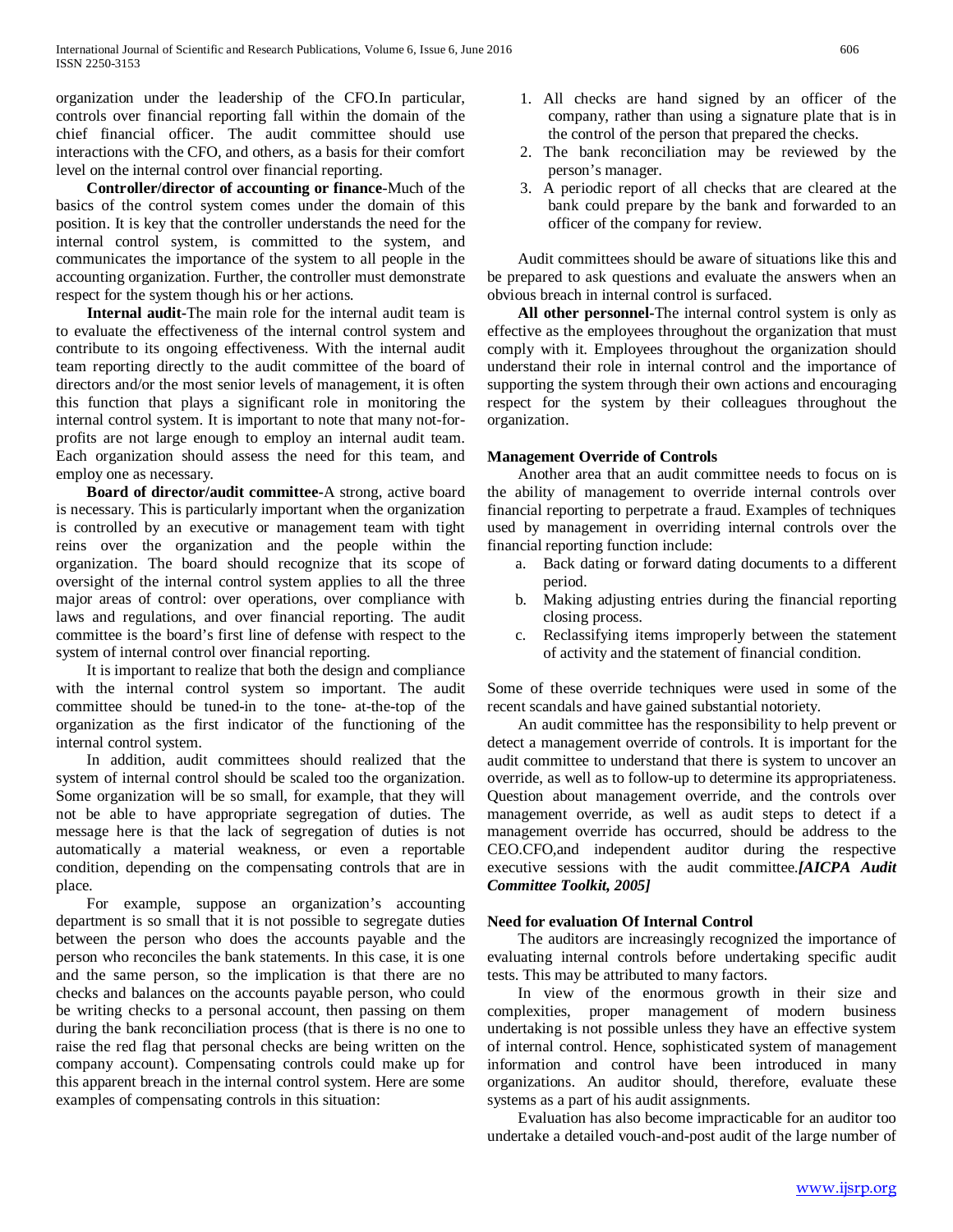transactions of an organizations. Within the constraints of the resources available. Actually auditor can conducted a more effective audit if he concentrates on intelligently selected areas.

Another development which makes it imperative for an auditor to evaluate the internal control system is the increasing use of computers on maintaining accounts. Electronic data-processing devices have considerably changed the flow of documents and transactions and the auditor may not now have the intermediary documents and links which are useful in detailed vouch-and-post audit. In such a situation, the auditor has to rely a great deal on the in-built controls in the system.

 Various professional accounting bodies now recognize the fact that the evaluation of internal control system helps in formulating a programme of detailed verification. In the context of an audit of financial information, basic Principles Governing an Audit, states: "The auditor should gain an understanding of **Conceptualization Framework.**

the accounting systems and related internal controls and should study and evaluate the operation of those internal controls upon which he wishes to rely in determining nature, timing and extent of other audit procedures. Where the auditor concludes that he can rely on certain internal controls, his substantive procedures would normally be less extensive than would otherwise be required and may also differ as to their nature and timing".

If an auditor finds that internal controls in certain areas are inadequate, he may decide to apply more effective substantive tests, or change the timing of the test to be applied, or extend his audit test to carry out a more detailed examination of the unsatisfactory aspects of the system.

# III. CONCEPTUALIZATION FRAMEWORK AND **METHODOLOGY**



# **Figure 3.1: Conceptualization Framework**

(*Source: Developed for the Research purpose)*

# **Operationalization of Variable**

| Table.3.1 (Operationalization Of variable) |
|--------------------------------------------|
|                                            |

| Concept                              | Variable                   | Indicator                                                                                                                                                                                                                                                            | Measurement                    |
|--------------------------------------|----------------------------|----------------------------------------------------------------------------------------------------------------------------------------------------------------------------------------------------------------------------------------------------------------------|--------------------------------|
| Effectiveness of<br>Internal control | <b>Control Environment</b> | Effective policies and practices<br>٠<br>for human resources.<br>Authority and responsibility that<br>is clearly defined.<br>Organizational<br>structure<br>٠<br>that<br>enables the management of the<br>bank.                                                      | Questionnaire<br>5 Point Scale |
|                                      |                            | An introduction of new or expanded<br>business lines, product activities.<br>An introduction of new technologies.<br>New or a revised information system.<br>A change in staffing either through<br>reassignment or new employees.<br>A change in a bank's operating | Ouestionnaire                  |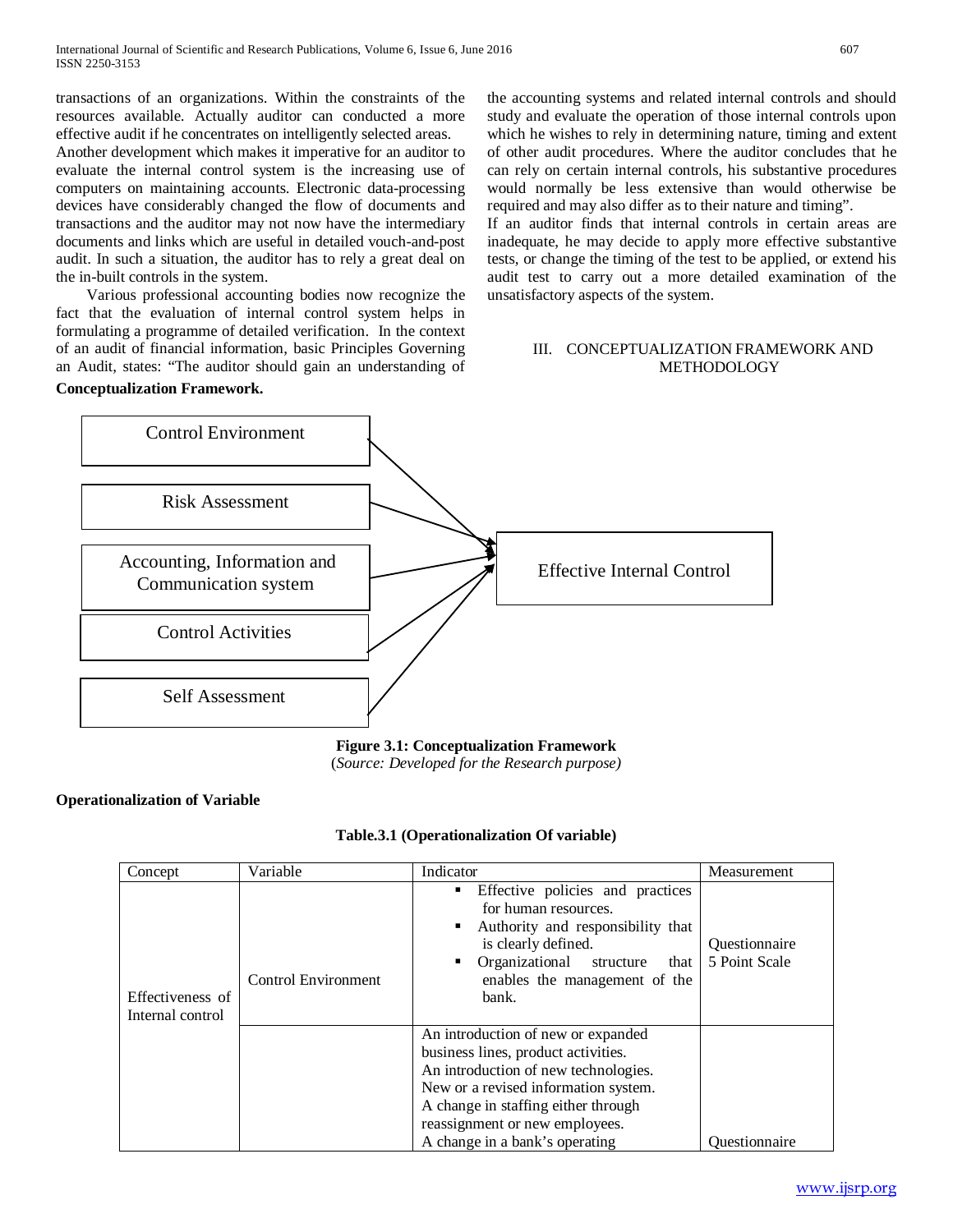| <b>Risk Assessment</b>                                 | environment.                                                                                                                                                                                          | 5 Point Scale                  |
|--------------------------------------------------------|-------------------------------------------------------------------------------------------------------------------------------------------------------------------------------------------------------|--------------------------------|
| Accounting, Information<br>and Communication<br>system | Accounting.<br>$\blacksquare$<br>Information systems.<br>٠<br>Communication systems.<br>$\blacksquare$                                                                                                | Questionnaire<br>5 Point Scale |
| <b>Control Activities</b>                              | Operational performance.<br>٠<br>Information processing.<br>٠<br>Physical controls.<br>٠<br>Segregation of duties.<br>٠                                                                               | Questionnaire<br>5 Point Scale |
| Self assessment                                        | Continuous assessments.<br>Documentation.<br>Verification.                                                                                                                                            | Questionnaire<br>5 Point Scale |
| Effectiveness of internal<br>control                   | Scope of responsibilities of the<br>٠<br>financial<br>accounting<br>and<br>reporting.<br>Accounting rules and procedures.<br>٠<br>Reliable accounting and financial<br>$\blacksquare$<br>information. | Questionnaire<br>5 Point Scale |
|                                                        |                                                                                                                                                                                                       |                                |

*(Source: Developed for the research Purpose)*

# **Research Design**

 This study is based on measure the effectiveness of internal control system. Research design concern with the followings,

- I. Sampling criteria & size of sample.<br>II. Data collection instruments.
- Data collection instruments.
- III. Measure for all variables.
- IV. Data analysis techniques.

#### **Sample.**

 The sample for this study is consisting the list of permanent employees, namely, District Manager, Manager, Assistant manager, Executive Officer, Junior Executive Officer and Staff Assistant in the Private Banks of Trincomalee in which researcher intends to select the sample.

#### **Sample Selection.**

 The researcher was selected private banks in Trincomalee. These selected banks are Hatton National Banks, Commercial bank, Seylon bank, Pan Asia, DFCC, Housing Development Bank, Union Bank, National Development Bank , Nations Trust Bank and Sampath Banks include 130 permanent employees and it is taken as same as the sample size. Sample size for each bank will be illustrated in the figure bellow.

# **Table: Sample**

| Name of the Bank                   | N <sub>0</sub><br>of<br><b>Employees</b> (population) |
|------------------------------------|-------------------------------------------------------|
| National<br>Hatton<br><b>Banks</b> | 27                                                    |
| Commercial bank                    | 16                                                    |
| Seylon bank                        | 11                                                    |
| Pan Asia                           | 11                                                    |
| <b>DFCC</b>                        | 16                                                    |
| Housing<br>Development Bank        | 12                                                    |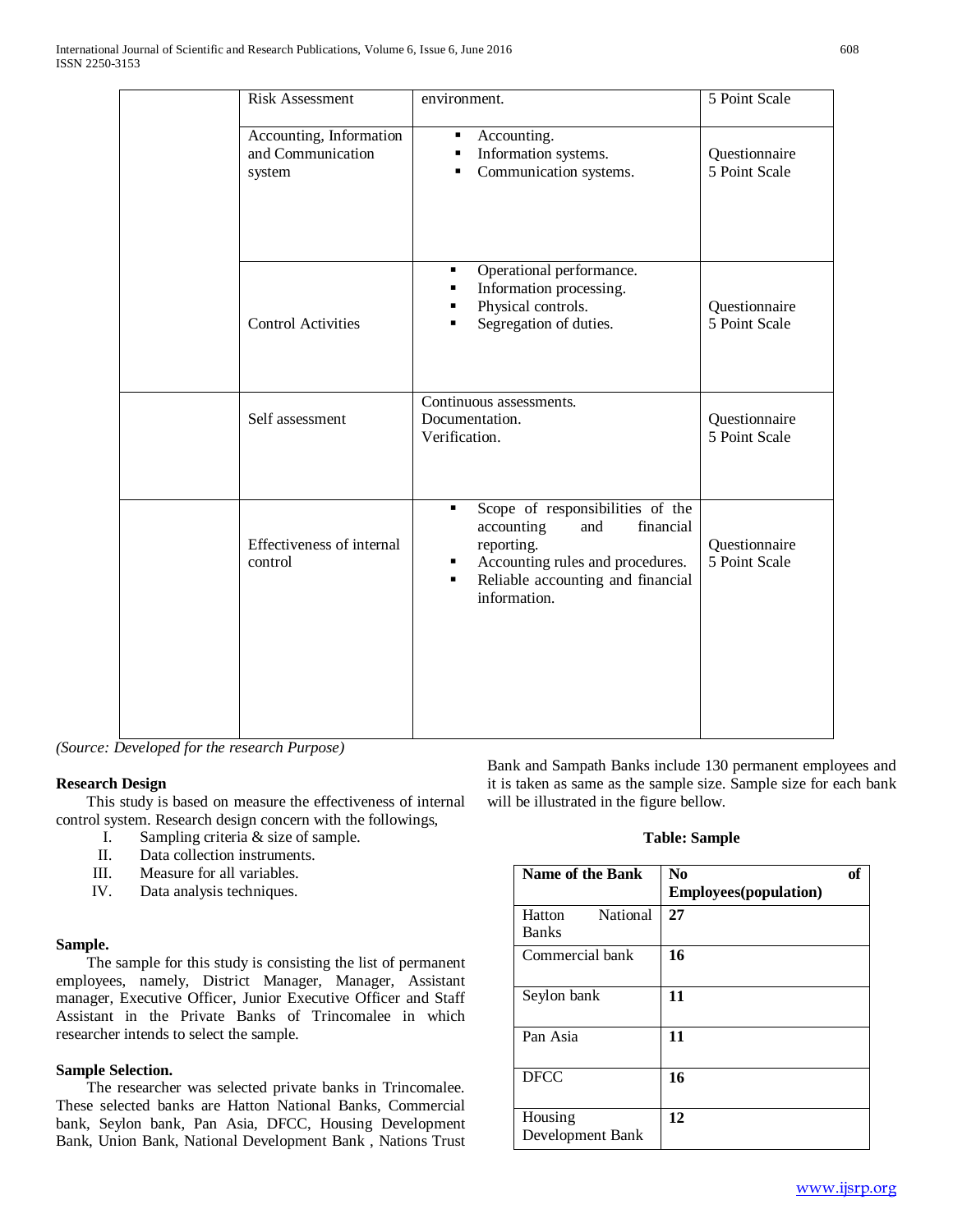| <b>Union Bank</b>            | 08  |
|------------------------------|-----|
| National<br>Development Bank | 08  |
| <b>Nations Trust Bank</b>    | 11  |
| Sampath Bank                 | 10  |
| <b>Total</b>                 | 130 |

(*Source: Develop for the research purpose)*

# **Methods of Data Analysis and Evaluation.**

# • **Five point Likert Scale**

 In this research one of the ordinal measures called **"Five Point Likert Scale"** was used. A likert scale consist of a series of evaluative statements concerning an attitude object; respondents are asked to rate the object on each statements using a five point as follows.

| Strongly agree    |   |   |
|-------------------|---|---|
| Agree             | ာ |   |
| Neutral           |   | 3 |
| Disagree          |   |   |
| Strongly disagree |   | 5 |
|                   |   |   |

 By using this scale, it will be easy to find out which factors affect for **Effectiveness of the internal control system.** 

 Based on the values indicated in the questionnaire a mean value for each question is calculated.

XI= Mean value of variable.

 $I=1, 2, 3, 4, 5$ 

 $X1 = Mean$  value Control Environment.

 $X2$  = Mean value Risk Assessment.

 $X3$  = Mean value Accounting, information and Communication systems.

 $X4 =$  Mean value Control Activities.

X5= Mean value self assessment.

The value of each respondent for a variable is compared with the mean value. Therefore the decision rule can be formulated as follows.

# **Decision Criteria Decision Rule**

- 1)  $1 \leq Xi \leq 2.5$  Factors highly supportive to Internal Control Systems.
- 2)  $2.5 < Xi \leq 3.5$  Factors moderately supportive to Internal Control System.
- 3)  $3.5 < Xi \le 5$  Factors low supportive to Internal Control System.

# • **Univariate Analysis**

 Univariate analysis is the simplest form of quantitative (statistical) analysis. The analysis is carried out with the description of a single variable and its attributes of the applicable unit of analysis. Univariate Analysis describes the pattern of response to the variable and describes each variable on its own. Univariate descriptive statistics can summarize large quantities of numerical data and reveal patterns in the raw data.

### IV. DISCUSSION

#### **Research Information Discussion**

 Under this study, researcher has analyzed effectiveness of the internal control system of Private bank based on the independent variables; such as control environment, risk assessment, accounting, information and communication, control activities and self assessment. These variables are analyzed based on the univariate analysis such as standard deviation, mean, charts and percentages.

#### **Discussion on control environment**

 In discussion on control environment variable, it has 2.96 mean value that is moderately supportive to effectiveness of internal control system in private bank. It can be conclude that the control environment within private bank is in moderate level of effectiveness as there are 90 employees fallen under moderately supportive level. On the whole this can be concluded that the overall awareness of management to build appropriate environment within the bank to implement control activities is in moderate level including implementing policies and practices for human resource management and giving authority and responsibilities to the right persons at right time to carry out the banking activities.

 This says that bank circulars may not be properly reviewed and not be made available to the employees for the regular exposure. The internal control policies do not promptly communicate to all the employees and their subsequent changes. As there is lack of staff organizational structure may not clearly define the responsibilities and authorities to be carried out by the each staff.

# **Discussion on Risk Assessment**

 In the discussion on the risk assessment variable it is observed that it has a mean value of 3.05 and 100 respondents have given their responses moderately. That means evaluating the risk when planning and approving new products or activities, using of new technologies such as laser lamps, cash counter machines, security system for computers, adequate training programmes to the employees and job rotation procedure among employees would be in the moderate level of effectiveness.

 That cannot say that those procedures have not been implemented fully within the bank but there may be some deviations in the implementation. According to the discussions held with management, it can be concluded that although there are some risks in assessing the procedures when introducing new products or services those are not controlled by the bank and implemented regularly within the bank. Through observation by researcher, it can be said that there is no sufficient trend in using new technological measures such as laser lamps, cash counting machines etc and bank is not tend to give training programmes on their own to the employees except other common programmes.

#### **Discussion on Accounting, information and communication**

 Accounting, information and communication has 3.16 mean value and out of 50 respondents 30 have fallen under moderately supportive criteria.That means 96% of respondents accept fact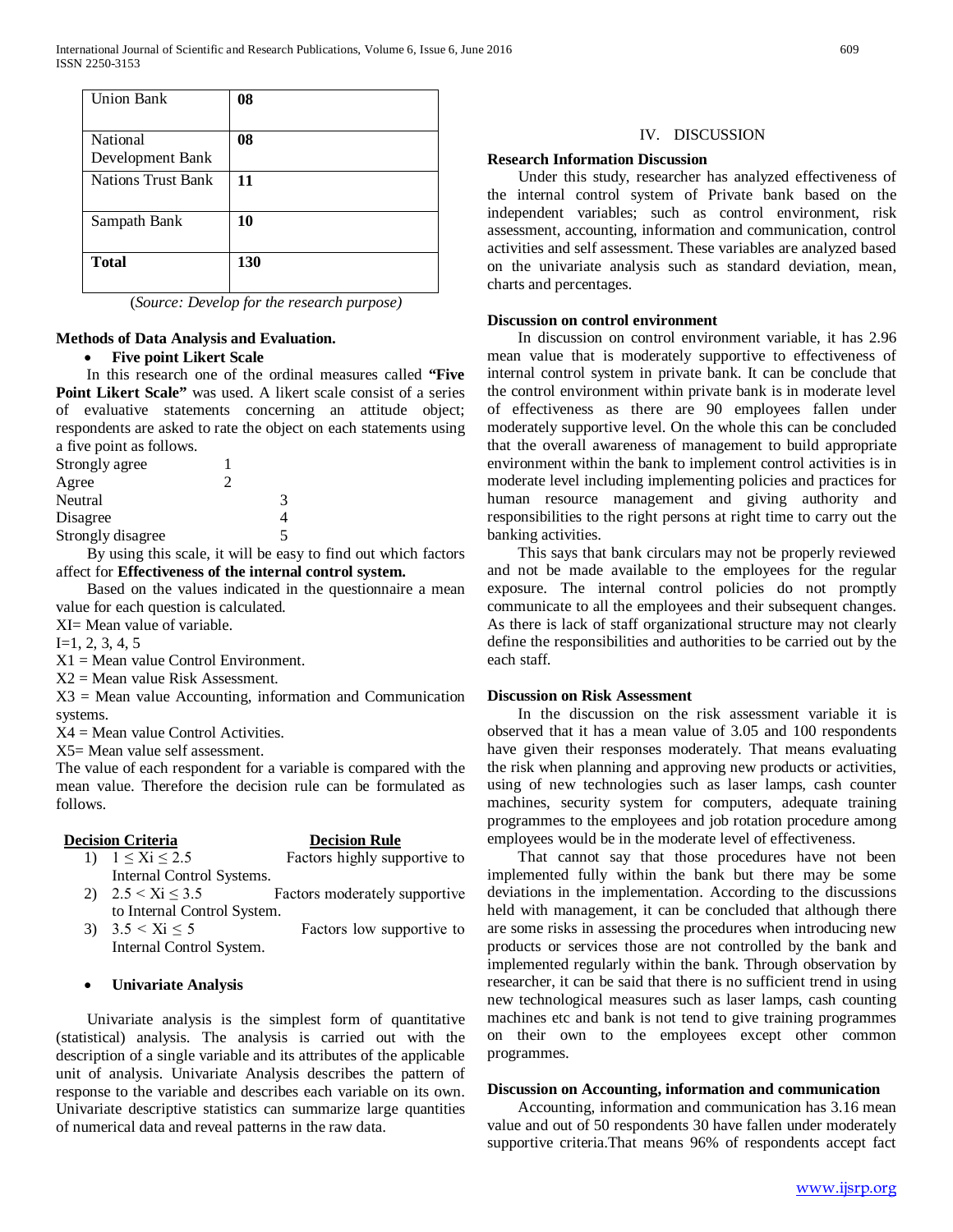that accounting, information and communication procedure is in moderate level of effectiveness. This implies that accounting procedure within the bank, technological measure adopting in the bank security such as alarm bell on safes, technological failures prevention, convenience of communication method implementation around the bank such as weekly meetings, memos, intercom system etc, and line management accountability are in moderate level of effectiveness.

Through observation and discussion with managers by the researcher it can be said that, information and communication system is in lower level since these banks still look forward to adopt new technological measures on information and communication system. These banks are not profit oriented and they try to involve in contributing the development in the country and they are not much concern with competitiveness in the banking sector.

### **Discussion on Control Activities**

 When considering control activities variable it has 2.97 mean value and 87% of respondents have accepted that control activities within the bank is in moderate level of effectiveness. This refers to the moderate level of effectiveness in the aspects of employees' performance review and documentation, policies and procedures for approvals and authorization of transactions, internal audit procedure, segregation of duties and physical controls.

 Through survey data, observation and discussions held by the researcher, it can be said that although there are segregation of duties, operational performances, physical controls and information processing within the bank, it has some deviation in implementing the regular performance such as engaging in periodical external and internal auditing procedures and ammending the errors at the time of regular review.

 Thus according to the survey data it can be said that existing control activities within the bank is not in a satisfying effective level that is to say that all the personnels are not aware of all the banking activities, existing proper policies and procedures to conduct activities.

#### **Discussion on Self assessment**

 In discussion of self assessment variable in the Univariate analysis it has 3.12 of mean value and 95% of respondents have accepted that self assessment procedure within the bank is in moderate level of effectiveness. In other words continuous assessment, documentation and verification are in moderate level of effectiveness. The reason for this condition the training programmes for employees, proper checking procedure on all vouchers and other documents, proper key handling procedure, pass word renewals systems are not properly practiced.

 They are not giving prominent concern on pass-word usage in computers and proper key control system in the bank and to have continuous check on them. To achieve higher effectiveness of self assessment, the necessity of employees training should be taken in to the consideration, proper documentation, bottom level management should go under the supervision of top level management regularly etc.Self assessment is review by themselves on their system and take corrective actions, it should be a proper procedure as it will be more helpful in achieve an effective internal control system.

### **Discussion on overall variables**

 Overall discussion on independent variables means that concerning the all independent variable as whole. The overall analysis has 3.05 mean value and 100% of respondents are accepting that all variables support moderately in effectiveness of internal control system. That refers that all independent variables as one variable and support moderately in the effectiveness of internal control system.

 In this case it should concern on all independent variables same at once. For example it cannot achieve good internal control system only having good control environment within the bank but it should concern on accounting procedures, communication process within the bank and should implement good self assessment process etc to achieve good internal control system in the bank.

# V. CONCLUSION AND RECOMMENDATIONS

 The main purpose of this chapter, Conclusion and Recommendation is giving summary of entire findings on the research based on the chapter Data Analysis and Presentation. And further, researcher will suggest recommendation to implement in the bank to enhance the effectiveness of the internal control system in the Private Bank at Trincomalee District.

# **Conclusion**

 The Study on effectiveness of the internal control system in Private Bank was based on the independent variables; control environment, risk assessment, accounting, information and communication, control activities and self assessment. In the univariate analysis of data, control environment that is organizational structures, policies and practices for human resources, authority and responsibility of private bank is in moderate level of effectiveness.

 Then concerning the risk assessment, that means introducing new product lines or services, introducing new technologies, new or revised information system, change in bank operating environment and change in staffing etc are in moderate supportive in effectiveness of internal control system. Risk assessment refers to give attention on present, past as well as future banking activities to evaluate their results and take necessary steps to correct them if there is any deviations and prevent to occur them again and should build a bank environment which can be faced competition well.

 Accounting, information and communication variable is moderately supportive in the effectiveness of internal control system. This variable indicates the accounting, information system and communication system within the bank. That means bank has proper, timely reporting accounting method, sound information system over the bank to prevent frauds and errors, convenient communication system which enable to communicate over the bank immediately to overcome problems.

 In the consideration of control activities variable, it is in moderately supportive level in the effectiveness of internal control system and 87% of respondents are accepting that control activities within the bank is in moderate supportive level. Control activities should be an integral part of the daily activities of bank;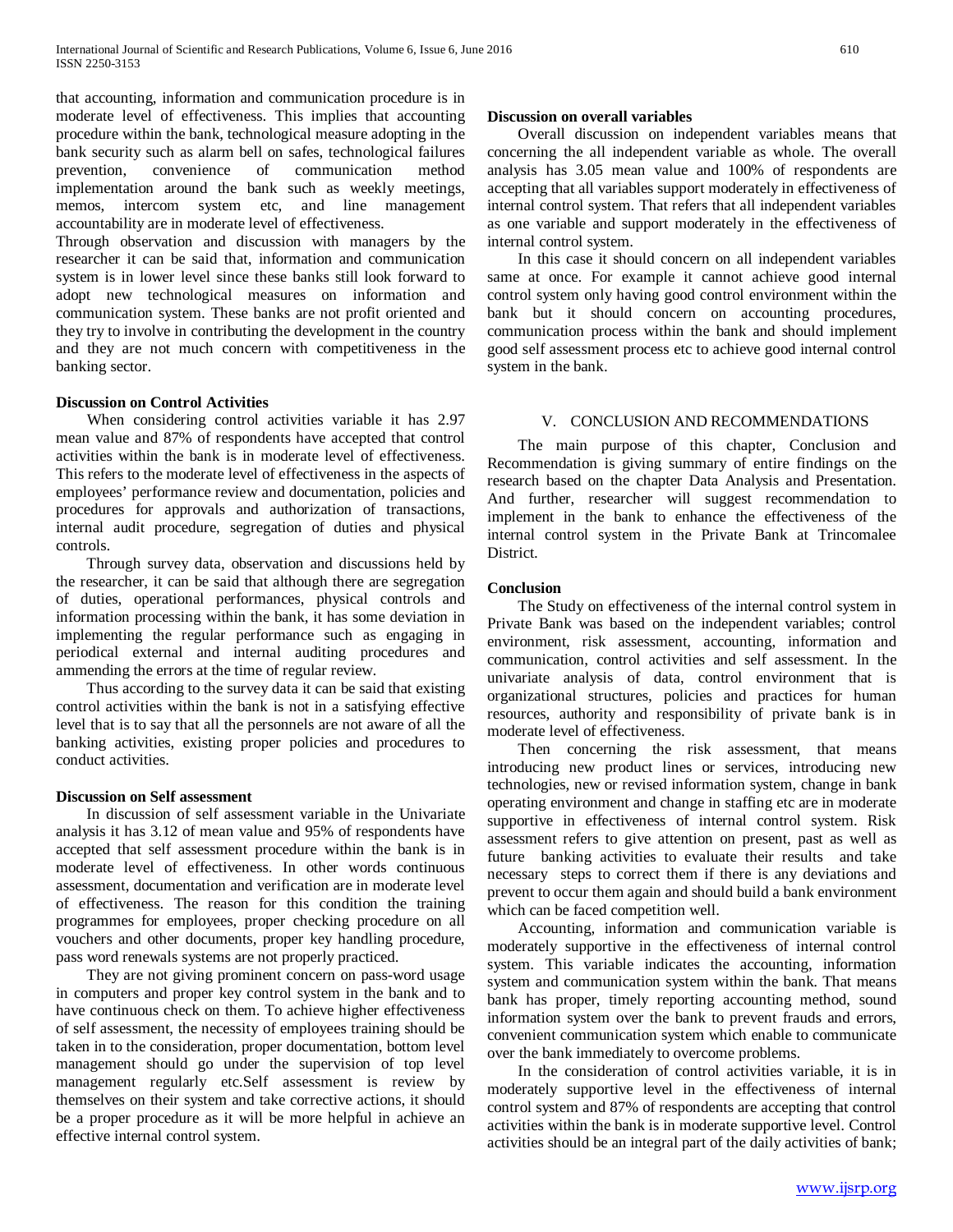it includes operational performances, information processing, physical controls and segregation of duties

 In the consideration of self assessment variable, it is fallen under moderately supportive in the effectiveness of internal control system. There 95% of respondents have accepted that self assessment is in the moderately supportive category. Self assessment is a review of banking activities it includes continuous assessment, documentation and verification.

 In the overall analysis, all variables are moderately supportive in the effectiveness of internal control. That is five independent variables are moderately supportive in the effectiveness of internal control. And all respondents have accepted that independent variables are in the moderate level.

 This study "Effectiveness of Internal Control system in Private Bank" was based on the independent variables; control environment, risk assessment, accounting, information and communication, control activities and self assessment but the effectiveness of internal control system affected by some other unexplained factors such as time framework that is minimum time taken by the bank to correct the errors or frauds occurred in the bank, effectiveness of the resource utilization within the bank that is utilize resources by minimizing wastages and optimally use resources etc.

# **Recommendations**

 Control environment mainly focus on policies and procedures on human resources, authority and responsibility and organizational structure. Following recommendations are suggesting enhancing the effectiveness of internal control.

 Private bank consist of three commercial bank branches, two Hatton national bank branches , two Seylan bank branches and one nation trust bank branch. Thus these all banks could establish an internal control council to act upon internal control of these banks and they should revise and approve periodically at least per year. All the policies and procedure on each and every activity such as loans, pawning, deposits, human resources management etc implemented. It should be approved by the council on internal control of the Regional Development bank.

 Internal control policies should be changed frequently base on changing business environment especially for human resources such as for employees' recruitment, socialization programme, probationary period, training programmes etc and there should be a separate section for dealing with this. That section should be have continuous evaluation of existing policies and procedures. It should be taken corrective actions if there are any deviations and they should be approved by the council. According to the changes in internal control policies, it needs to evaluate the employees that how they adopted the changes, what are the problems they are facing with changes and should take solutions to correct them.

 From the survey data and discussion, the researcher has found out that there is no proper method to communicate internal control procedures to employees. If it is possible to publish a manual which could be used to every employee at any time including short and long term objectives and strategic within the bank, internal regulations are providing detailed description of functions, obligation and responsibilities of employees, flow of reporting and communication, procedure for accounting at least annually. It will help to functioning the banking activities to the employees specially newly recruited ones.

 Risk assessment is a process to identify and analyze various risks, which can prevent bank to realize them. Following suggestions that bank is not familiar with, are making to prevent risk that might be occurred. The researcher has found out that there is no frequent and regular review policies and procedures established on loans and other banking activities. Thus it is need to be appointing a committee or a person to evaluate and verify the deposits, loans and lending with the view of timely identify the problems. According to observation two people share one cash machine and printer or in some banks all the counters have one cash machine. Therefore it needs to give cash machine and printer to each and every teller.

 Scanned /lesser signature should be checked every withdrawal and in the case of change in the signature it needs to verify. No cameras could be found and it needs to fix the cameras to observe the daily entrances and exits of the customers. According to observations, it is found out that securities are appointing by outside companies in contract basis. But it needs to appoint securities recruited by bank under some training on banking activities. Training programmes, workshops need to plan for employees, based on the internal control policy changes and changes in business environment. Job rotation should be proceeding in specific period in same management level effectively under the top level management supervision.

 Accounting, information and communication are the systems that can be used bank personnel to perform their tasks. Following are some suggestions which made by researcher to implement in the bank. Researcher found out that some banks are not operated emergency alarm bell and those operated alarm bells are not inspecting their operations. Therefore it need to fixed emergency alarm bell and already fixed should be inspected their operations.

 Technical officer should appoint to every branch to evaluate the technical condition of whole system to prevent the technical failures. It needs to provide intercom phones to Assistant manager, Executive officers and staff assistants for efficient communication. The researcher has found through observation that some banks are not exhibit name boards to all relevant places except Manager's office. Therefore it should exhibit relevant name board in the bank for the convenience of customers. And if it is possible to assign a person to direct customers at their entrance it will more helpful for customers.

Control activities are policies and procedures those institute in the bank to direct bank personnel established under the control environment. Following recommendations are made by researcher base on the data collected to enhance their effectiveness of internal control system.

 There should be maintain descriptive reports for all management level employees on their works and they should be analyzed at least once a month and take corrective actions for giving trainings or any other programme. Due to the lack of staff, there is same person responsible to record keeping and custody of assets in some bank. But it should segregate between different persons. Operational reports should prepare by the branches on day to day operations for the purpose of review operations. And Board of Directors and senior management often request presentation and performance reports that enable them to review